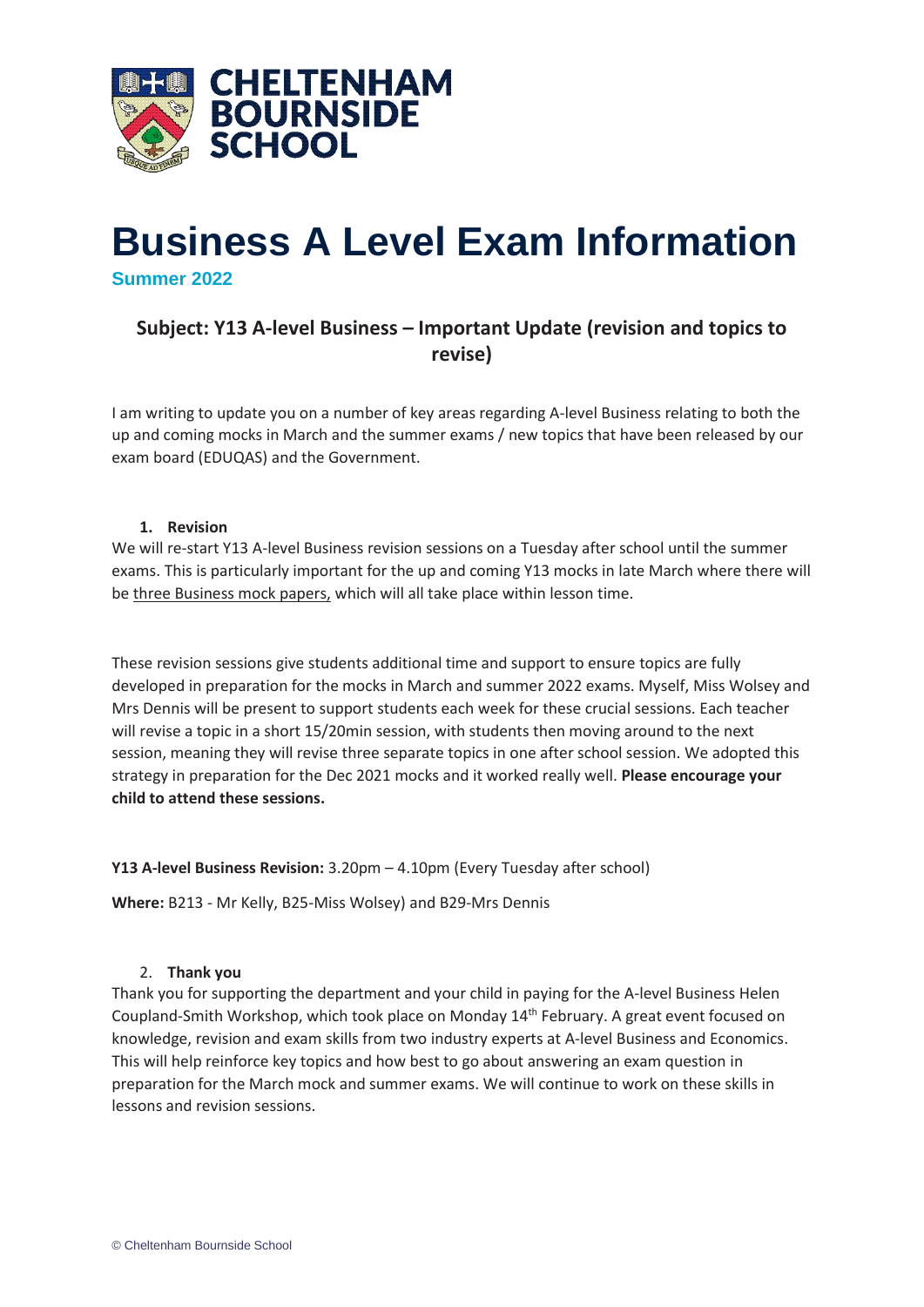# **3. A-level Business: Topics to be examined in the March mock period**

Now that we know the topic areas, this new set of mocks in March is a fantastic opportunity for the students to be given a mock on the exact topic areas they will be assessed on in the summer.

| Paper 1                        | Paper 2                           | Paper 3                      |
|--------------------------------|-----------------------------------|------------------------------|
| 13B Comp 1 - Mon 7th March     | 13B Comp 2 - Mon 14th March       | Dates TBC                    |
| (double lesson) - Mr Kelly     | (double lesson) - Mrs Dennis      |                              |
| 13A Comp 1 - Tues 8th March    | 13A Comp 2 - Thurs 17th March     | Dates TBC                    |
| (double lesson) – Miss Wolsey  | (double lesson) – Mr Kelly        |                              |
| 13C Comp 1 - Fri 11th March    | 13C Comp 2 - Tues 15th March      | Dates TBC                    |
| (double lesson) – Miss Wolsey  | (double lesson) – Mr Kelly        |                              |
| - Economies of Scale           | - Data Analysis / Market Analysis | - Risk                       |
| - Types of goods               | - Budgets (favourable / adverse)  | - Economic                   |
| - Breakeven                    | / causes and solutions            | - Financial performance:     |
| - Costs, revenue & profit      | - Balance Sheets (working capital | GPM / NPM / Acid Test /      |
| - Product Life Cycle           | / capital employed)               | Gearing ratios (Comp 2       |
| - Markets Monopoly / oligopoly | - Depreciation                    | topics - but which are asked |
| / PED                          | - Porter's Five Forces Framework  | for in Comp 3).              |
|                                | - Non-financial performance*      |                              |
| - Cash Flow                    | - PED                             | We will cover a full Comp 3  |
| - Ratios                       | - Decision Trees                  | paper once the whole unit is |
| - GPM / NPM                    |                                   | completed later in the year. |
| - Technology                   |                                   |                              |
| - Demand and Supply            |                                   |                              |
| - Absenteeism / staff          |                                   |                              |
| productivity / labour turnover |                                   |                              |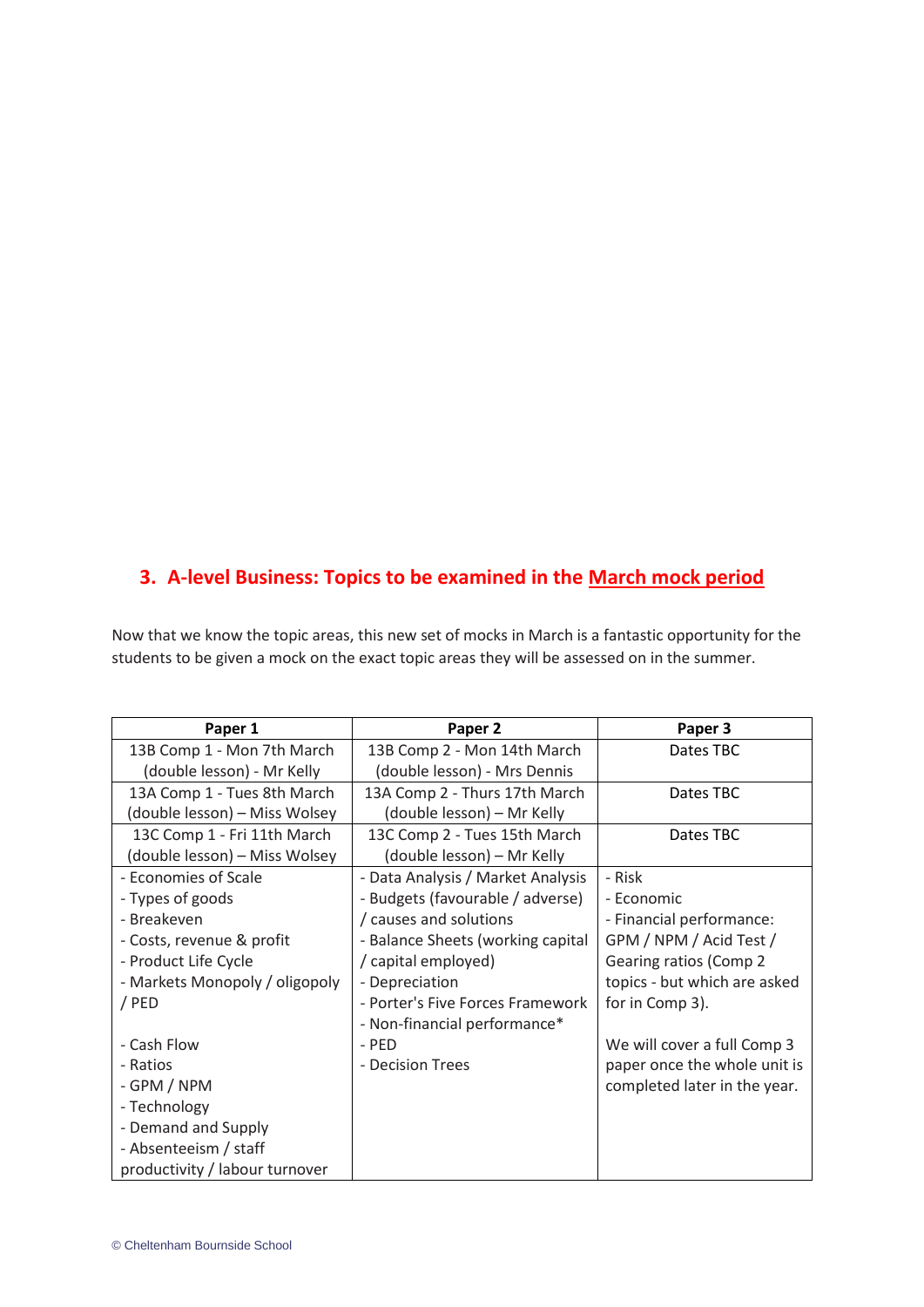- **4. Resources / how parents can support**
	- **a) Please encourage your child to attend these weekly sessions (Tuesday after school)**
	- **b) Student organisation is key**  students should start organising / revising their class notes in preparation for the mocks. They should create a revision timetable for outside of school time
	- c) **Parents can test students at home** with these materials. Ask your child to show you where the resources are and you can question them on topics (once they have revised it).
	- d) **Staff revising with students in lessons -** Staff will be revising and re-visiting topics in lesson time as to ensure students are ready for the mock in March.
	- e) **Key resources:**
		- i. **March Mock Topics** see table above
		- ii. **Summer Exam Topics** see below
		- iii. **Showbie –** where all resources are found.
		- iv. **Knowledge Organisers** These were created by the exam board and are available for every topic – we thoroughly recommend these – these are on Showbie.
		- v. **E-Textbook** also on Showbie
		- vi. **A6 Flash cards –** Create these to revise and revisit topics
		- vii. **Past Papers** these can be found on Showbie (with mark schemes) to support students. These are also found in student folders / books.
		- viii. **Blended Learning (online interactive exam board materials)** Eduqas - [https://www.eduqas.co.uk/home/student-support/revision](https://www.eduqas.co.uk/home/student-support/revision-resources/blended-learning/)[resources/blended-learning/](https://www.eduqas.co.uk/home/student-support/revision-resources/blended-learning/)
	- f) **Exam technique (so important – 50% of all marks awarded go to exam technique. 50% to knowledge)**
		- **i. BLT – Analysis! '***I think this Because…. This will Lead to…. Therefore….'*
		- **ii. AJIM – A**nswer the question. **J**ustify with evidence. In **C**ontrast… (opposing view), **M**ost importantly, make judgement (which option is best). Offer an additional solution to how the business could further improve (including short and long term factors).
	- **g) Electronic Videos / Resources**
		- i. Tutor2U this website is brilliant!
		- ii. Eduqas Website
		- iii. BBC Bitesize
		- iv. E-Revision tasks
		- v. YouTube
			- Bizconsesh
			- Two Teachers

# **5. Topics confirmed by EDUQAS for the summer 2022 exams**

## **Component 1**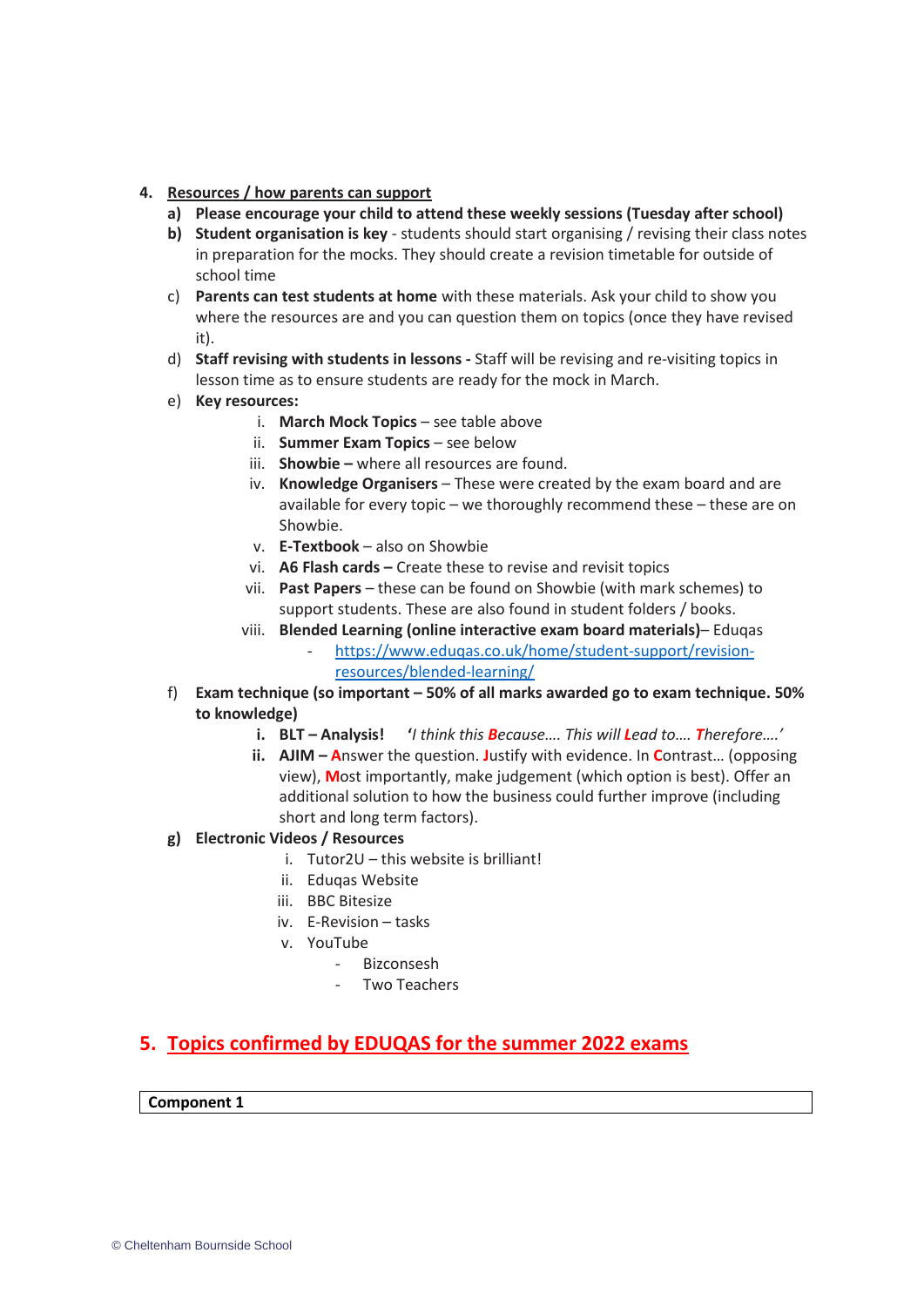#### A Level Component 1 - Business Opportunities and Functions

| <b>Business Opportunities</b>     |  |  |
|-----------------------------------|--|--|
| Enterprise                        |  |  |
| Markets                           |  |  |
| <b>Business revenue and costs</b> |  |  |

### **Business Functions**

| Duonicoo i unicuono     |                                   |  |
|-------------------------|-----------------------------------|--|
| Marketing               | The marketing mix                 |  |
|                         | Product                           |  |
|                         | Place                             |  |
|                         | New technology                    |  |
|                         | Decisions about the marketing mix |  |
| Finance                 | Cash flow forecasting             |  |
|                         | Ratio analysis                    |  |
| People in organisations | Management and leadership         |  |
|                         | Workforce performance             |  |
| Operations management   | Productivity                      |  |
|                         | Technology                        |  |
|                         | Research and development (R&D)    |  |
|                         | <b>Economies of scale</b>         |  |

#### **Quantitative Skills**

| Calculate, use and understand ratios, averages and fractions                               |  |
|--------------------------------------------------------------------------------------------|--|
| Calculate, use and understand percentages and percentage changes                           |  |
| Construct and interpret a range of standard graphical forms                                |  |
| Calculate cost, revenue, profit and break-even                                             |  |
| Use and interpret quantitative and non-quantitative information in order to make decisions |  |
| Interpret, apply and analyse information in written, graphical and numerical forms         |  |

#### **Component 2**

#### A level Component 2 - Business Analysis and Strategy

Data analysis

**Market analysis** 

Analysing financial performance

Analysing non-financial performance

Aims and objectives

Decision-making models

Strategy and implementation

**Quantitative Skills** 

Calculate, use and understand ratios, averages and fractions

Calculate, use and understand percentages and percentage changes

Construct and interpret a range of standard graphical forms

Calculate cost, revenue, profit and break-even

Interpret values of price and income elasticity of demand

Use and interpret quantitative and non-quantitative information in order to make decisions Interpret, apply and analyse information in written, graphical and numerical forms

#### **Component 3**